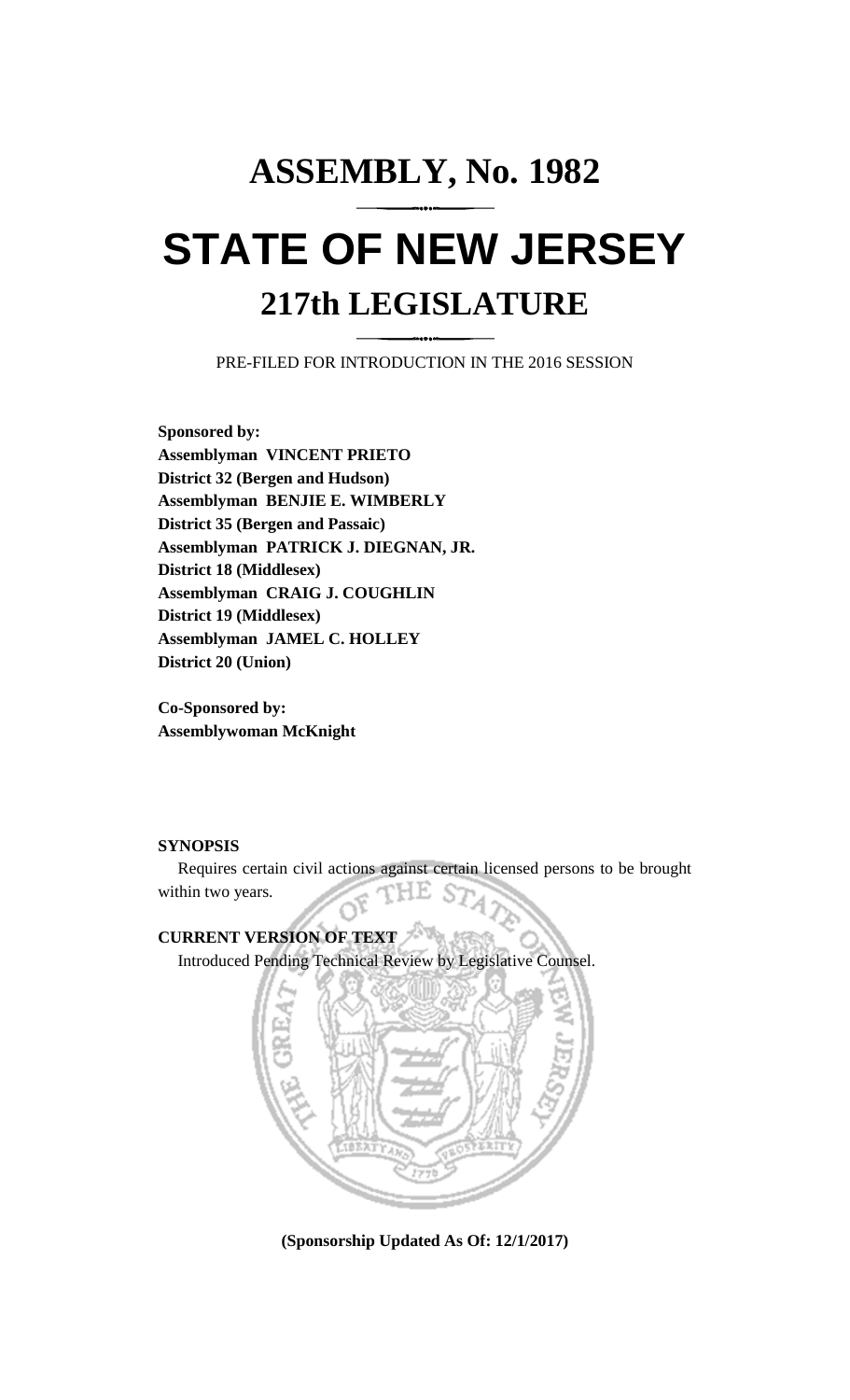$\mathcal{D}_{\mathcal{L}}$ 

 **AN ACT** concerning limitations of civil actions and amending N.J.S.2A:14-1. 

 **BE IT ENACTED** *by the Senate and General Assembly of the State of New Jersey:*

1. N.J.S.2A:14-1 is amended to read as follows:

 2A:14-1. a. Every action at law for trespass to real property, for any tortious injury to real or personal property, for taking, detaining, or converting personal property, for replevin of goods or chattels, for any tortious injury to the rights of another not stated in **[**sections**]** N.J.S.2A:14-2 and N.J.S.2A:14-3 **[**of this Title**]**, or for recovery upon a contractual claim or liability, express or implied, not under seal, or upon an account other than one which concerns the trade or merchandise between merchant and merchant, their factors, agents and servants, shall be commenced within 6 years next after the cause of any such action shall have accrued.

 This section shall not apply to any action for breach of any contract for sale governed by **[**section**]** N.J.S.12A:2-725 **[**of the New Jersey Statutes**]** or to any action for professional malpractice 21 against any of the persons listed in paragraph (1) or paragraph (2) of subsection b. of this section.

 b. An action for professional malpractice against any of the following persons shall be commenced within two years next after the cause of the action shall have accrued:

- 26 (1) Any person or entity who is licensed as:
- (a) an accountant pursuant to P.L.1997, c.259 (C.45:2B-42 et seq.);
- 29 (b) an architect pursuant to R.S.45:3-1 et seq.;
- (c) an attorney admitted to practice law in New Jersey;
- (d) a dentist pursuant to R.S.45:6-1 et seq.;
- (e) an engineer pursuant to P.L.1938, c.342 (C.45:8-27 et seq.);

(f) a physician in the practice of medicine or surgery pursuant

34 to R.S.45:9-1 et seq.;

(g) a podiatrist pursuant to R.S.45:5-1 et seq.;

 (h) a chiropractor pursuant to P.L.1989, c.153 (C.45:9-41.17 et seq.);

```
38 (i) a registered professional nurse pursuant to P.L.1947, c.262
```
 (C.45:11-23 et seq.) or an advanced practice nurse pursuant to 40 P.L.1991, c.377 (C.45:11-45 et seq.);

 (j) a health care facility as defined in section 2 of P.L.1971, c.136 (C.26:2H-2);

```
43 (k) a physical therapist pursuant to P.L.1983, c.296 (C.45:9-
```
44 37.11 et seq.);

**EXPLANATION – Matter enclosed in bold-faced brackets [thus] in the above bill is not enacted and is intended to be omitted in the law.**

**Matter underlined thus is new matter.**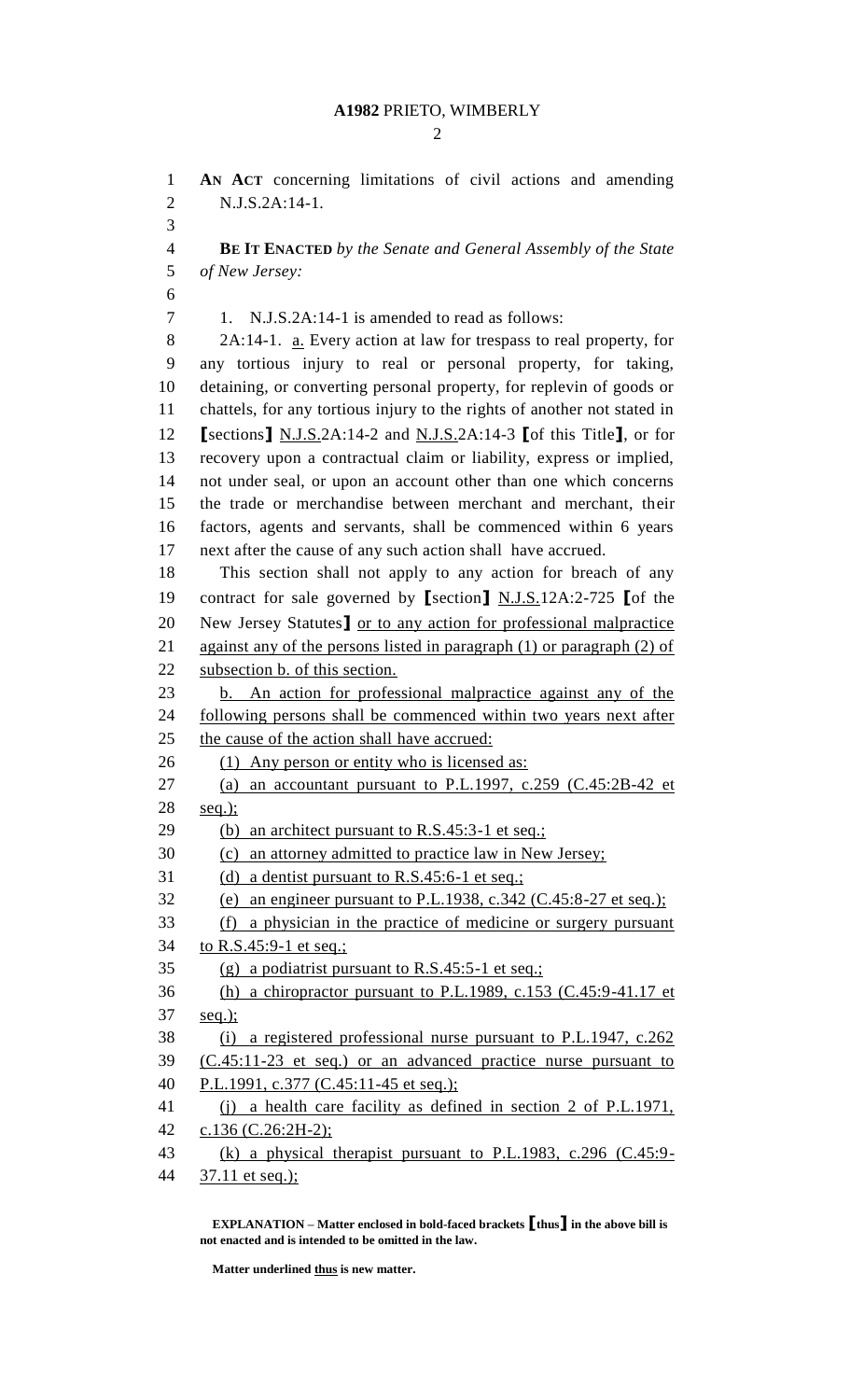## **A1982** PRIETO, WIMBERLY

| $\mathbf{1}$   | a land surveyor pursuant to P.L.1938, c.342 (C.45:8-27 et<br>(1)      |
|----------------|-----------------------------------------------------------------------|
| 2              | $seq.$ );                                                             |
| 3              | $(m)$ a registered pharmacist pursuant to P.L.2003,<br>c.280          |
| $\overline{4}$ | $(C.45:14-40$ et seq.);                                               |
| 5              | (n) a veterinarian pursuant to R.S.45:16-1 et seq.;                   |
| 6              | (o) an insurance producer pursuant to P.L.2001,<br>c.210              |
| 7              | $(C.17:22A-26$ et seq.);                                              |
| 8              | (p) a certified midwife, certified professional midwife, or           |
| 9              | certified nurse midwife pursuant to R.S.45:10-1 et seq.; or           |
| 10             | (q) any pharmacy practice site pursuant to P.L.2003, c.280            |
| 11             | $(C.45:14-40$ et seq.); or                                            |
| 12             | (2) any contractor, subcontractor or owner as defined in              |
| 13             | P.L.1993, c.318 (C.2A:44A-2).                                         |
| 14             | (3) Attorneys' fees shall not be awarded in any action subject to     |
| 15             | the limitations period in this subsection, except where authorized by |
| 16             | statute or the New Jersey Rules of Court.                             |
| 17             | (cf: P.L.1961, c.121, s.1)                                            |
| 18             |                                                                       |
| 19             | This act shall take effect immediately.<br>2.                         |
| 20             |                                                                       |
| 21             |                                                                       |
| 22             | <b>STATEMENT</b>                                                      |
| 23             |                                                                       |
| 24             | This bill shortens the statute of limitations period for malpractice  |
| 25             | actions against certain licensed persons. Currently, N.J.S.A.2A:14-   |
| 26             | 1 provides that certain civil actions must be brought within six      |
| 27             | years after the cause of action accrues. Under the bill, actions for  |
| 28             | professional malpractice against any of the persons listed below      |
| 29             | would be required to be brought within two years:                     |
| 30             | Any person who is licensed as:                                        |
| 31             | (a) an accountant pursuant to P.L.1997, c.259 $(C.45:2B-42$ et        |
| 32             | $seq.$ );                                                             |
| 33             | an architect pursuant to R.S.45:3-1 et seq.;<br>(b)                   |
| 34             | an attorney admitted to practice law in New Jersey;<br>(c)            |
| 35             | a dentist pursuant to R.S.45:6-1 et seq.;<br>(d)                      |
| 36             | an engineer pursuant to P.L.1938, c.342 (C.45:8-27 et seq.);<br>(e)   |
| 37             | a physician in the practice of medicine or surgery pursuant<br>(f)    |
| 38             | to R.S.45:9-1 et seq.;                                                |
| 39             | (g) a podiatrist pursuant to $R.S.45:5-1$ et seq.;                    |
| 40             | (h) a chiropractor pursuant to P.L.1989, c.153 (C.45:9-41.17 et       |
| 41             | $seq.$ );                                                             |
| 42             | a registered professional nurse pursuant to P.L.1947, c.262<br>(i)    |
| 43             | (C.45:11-23 et seq.) or an advanced practice nurse pursuant to        |
| 44             | P.L.1991, c.377 (C.45:11-45 et seq.);                                 |
| 45             | (j) a health care facility as defined in section 2 of P.L.1971,       |
| 46             | c.136 (C.26:2H-2);                                                    |
| 47             | (k) a physical therapist pursuant to P.L.1983, c.296 $(C.45.9-$       |
| 48             | 37.11 et seq.);                                                       |
|                |                                                                       |